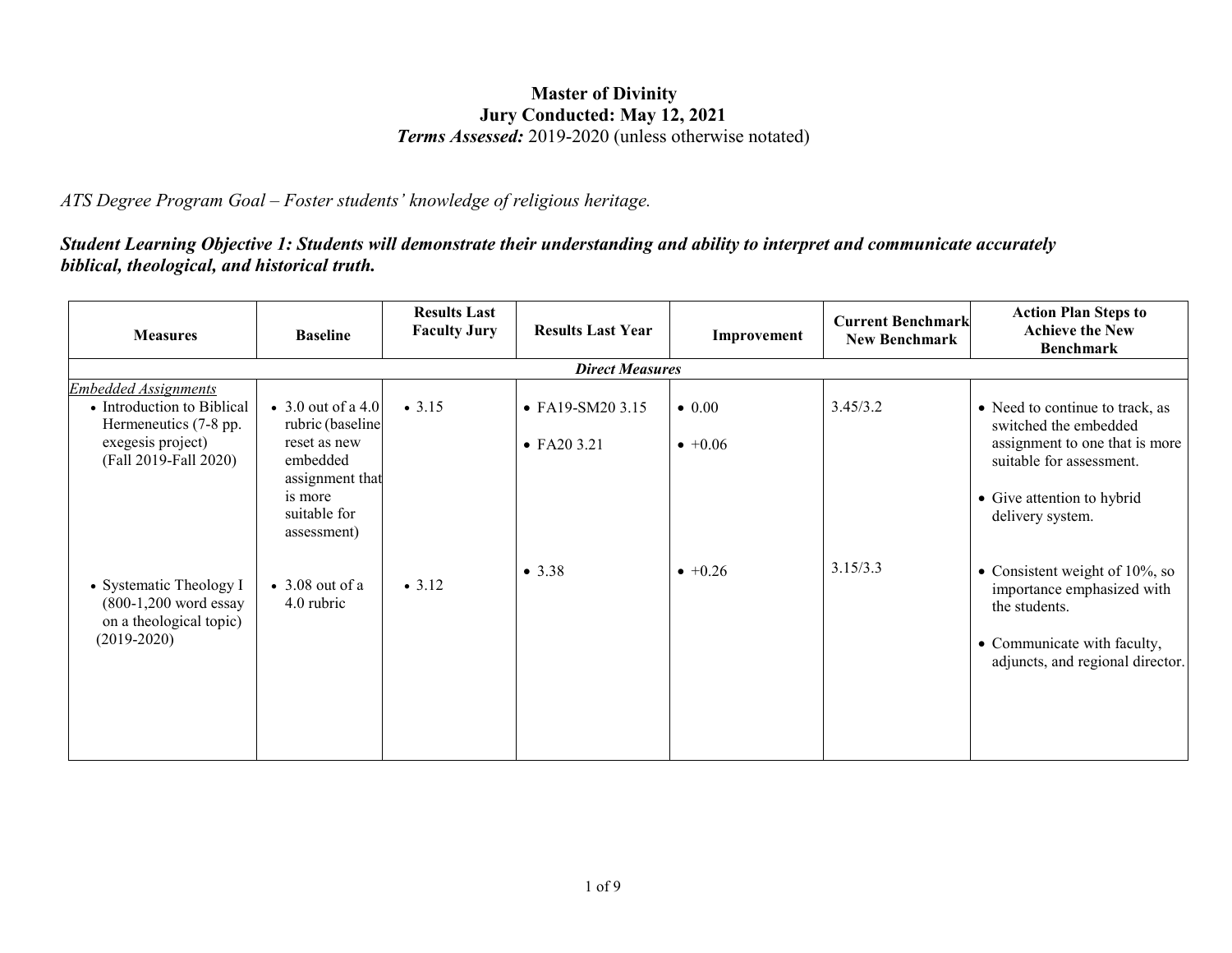| History of<br>Christianity: Early-<br>Medieval (6-8 pp.<br>essay on Mark Noll's<br>Turning Points) | 3.0 out of 4.0                   | 3.18 | 3.47 | $+0.29$ | 3.2/3.3 | • Communicate with online<br>faculty regarding the<br>embedded assignment. (EA<br>is at the end of the semester.<br>Sometimes the students get<br>overwhelmed.) |
|----------------------------------------------------------------------------------------------------|----------------------------------|------|------|---------|---------|-----------------------------------------------------------------------------------------------------------------------------------------------------------------|
|                                                                                                    |                                  |      |      |         |         | • Video; include addressing<br>how the paper is graded.                                                                                                         |
| • Intermediate Hebrew<br>Grammar (writing<br>project)                                              | $\cdot$ 3.0 out of 4.0<br>rubric | 3.33 | 2.98 | $-0.35$ | 3.4/3.0 | • Clarify interpretation of<br>matrix (how to use and<br>interpret the grading<br>rubric).                                                                      |

- Pandemic is a factor: Fall 2019 – went to online after Thanksgiving.

- Grading rubric can be same as assessment rubric. However, do not let the grading influence the assessment.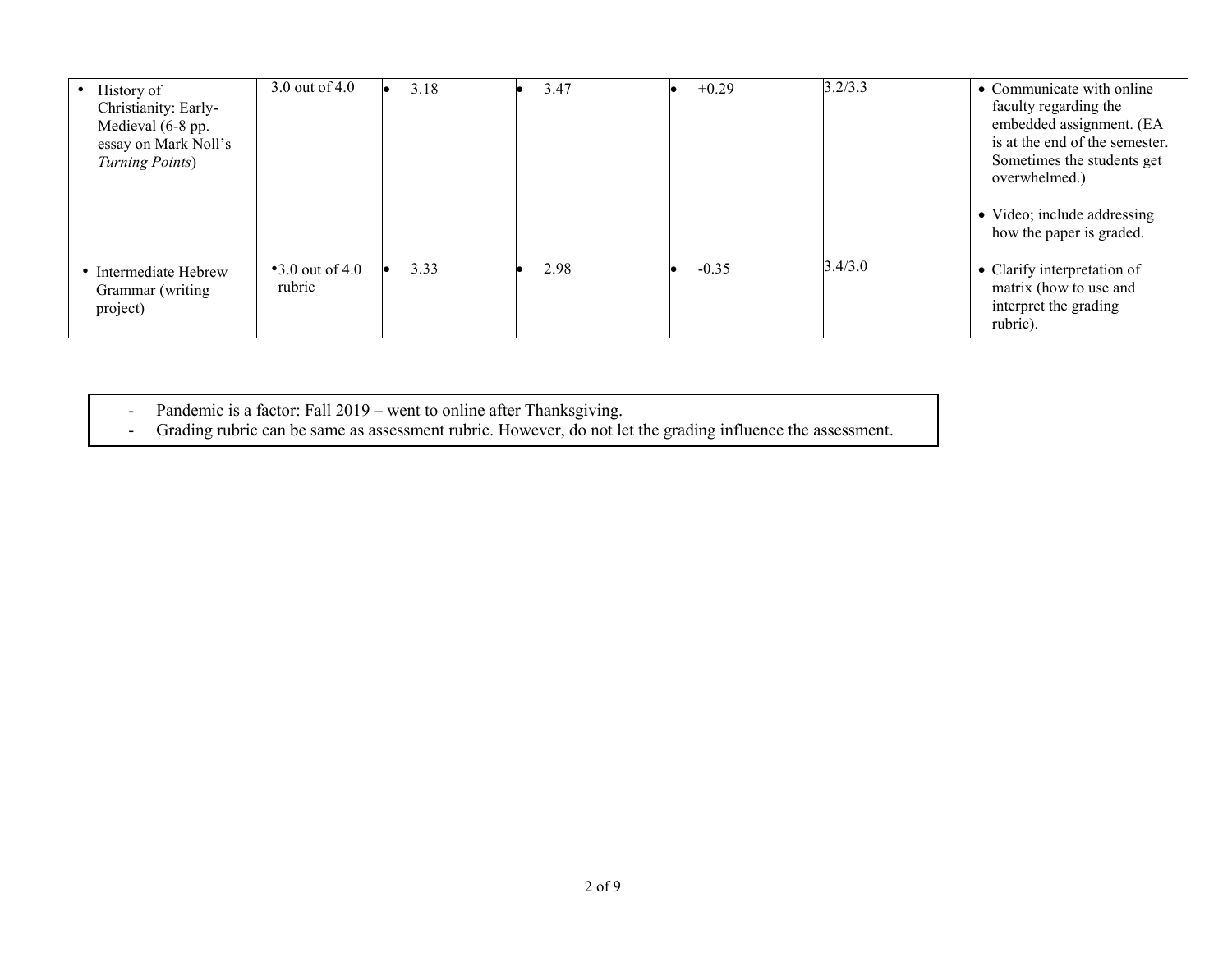| <b>Indirect Measures</b>                                                                                                                                                                                  |                                                                     |                                               |                                                                                                                                                                                            |                  |                                                                                                                             |                                                                                                                                |  |
|-----------------------------------------------------------------------------------------------------------------------------------------------------------------------------------------------------------|---------------------------------------------------------------------|-----------------------------------------------|--------------------------------------------------------------------------------------------------------------------------------------------------------------------------------------------|------------------|-----------------------------------------------------------------------------------------------------------------------------|--------------------------------------------------------------------------------------------------------------------------------|--|
| Degree Program Student<br><b>Survey</b>                                                                                                                                                                   | <b>Baseline</b>                                                     | <b>Results Last</b><br><b>Faculty Jury</b>    | <b>Results Last Year</b>                                                                                                                                                                   | Improvement      | <b>Current Benchmark/</b><br><b>New</b><br><b>Benchmark</b>                                                                 | <b>Action Plan</b>                                                                                                             |  |
| • "How well do you feel<br>NOBTS prepared you<br>in Biblical exposition $-$<br>to interpret $\&$<br>communicate the Bible<br>accurately?"                                                                 | • $85\%$ will rate<br>it $3.0$ or above<br>on a 5.0<br>Likert scale | • 93.01% rated<br>it $4.0$ or<br>higher       | FA19<br>$\bullet$ 98% rated it 4.0 or<br>higher<br><b>SP20</b><br>• 95% rated it 4.0 or $\cdot$ +1.99%<br>higher<br>FA20<br>• 96% rated it 4.0 or $\cdot$ +2.99%<br>higher                 | $\bullet$ +4.99% | $90\%$ will rate it 4.0 or<br>higher on a 5.0 Likert<br>scale/91% will rate it<br>4.0 or higher on a $5.0$<br>Likert scale  |                                                                                                                                |  |
| • "How well do you feel<br>NOBTS prepared you<br>in Christian<br>Theological Heritage -<br>to understand and<br>interpret the Christian<br>theological heritage<br>and Baptist polity for<br>the church?" | • $85\%$ will rate<br>it 3.0 or above<br>on a $5.0$<br>Likert scale | • $86.56\%$ rated<br>it as $4.0$ or<br>higher | <b>FA19</b><br>• 90% rated it 4.0 or $\cdot$ +3.44%<br>higher<br><b>SP20</b><br>• 84% rated it 4.0 or $\cdot$ -2.56%<br>higher<br>FA20<br>• 84% rated it 4.0 or $\bullet$ -2.56%<br>higher |                  | $85\%$ will rate it 4.0<br>or higher on a 5.0<br>Likert scale/86%<br>will rate it 4.0 or<br>higher on a 5.0<br>Likert scale | • Curriculum revision could<br>address some of these issues.<br>• *MDiv Revision – Suggest to<br>task force more hours in T&H. |  |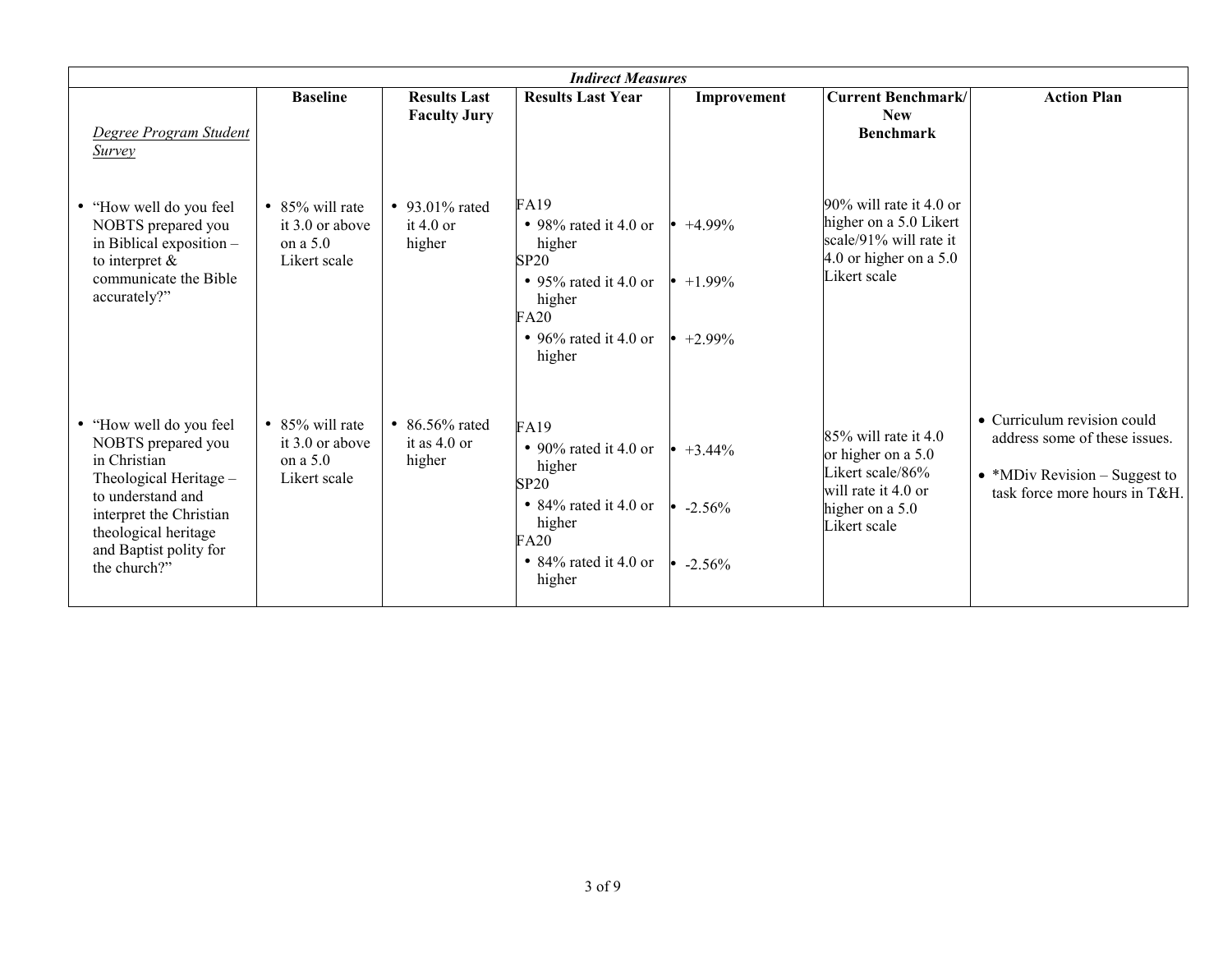## *ATS Degree Program Goal – Foster understanding of the cultural context.*

| <b>Measures</b>                                                                             | <b>Baseline</b>                                | <b>Results Last</b><br><b>Faculty Jury</b> | <b>Results Last Year</b>                                                                                                                           | Improvement                             | Current<br>Benchmark/<br><b>New Benchmark</b>                                       | <b>Action Plan Steps to Achieve</b><br>the New Benchmark   |
|---------------------------------------------------------------------------------------------|------------------------------------------------|--------------------------------------------|----------------------------------------------------------------------------------------------------------------------------------------------------|-----------------------------------------|-------------------------------------------------------------------------------------|------------------------------------------------------------|
|                                                                                             |                                                |                                            | <b>Direct Measures</b>                                                                                                                             |                                         |                                                                                     |                                                            |
| <b>Embedded Assignments</b><br>• Supervised Ministry 2<br>(Field Supervisor<br>evaluations) | $\bullet$ 2.5 or higher<br>on the 3.0<br>scale | $\bullet$ 2.81 out of a<br>3.0             | <b>FA19</b><br>• 2.91 out of $3.0$<br>SP/SU19<br>$\bullet$ 2.88 out of 3.0<br><b>FA20</b><br>• 2.92 out of $3.0$<br>SP/SU20<br>• 2.90 out of $3.0$ | $+0.1$<br>$+0.07$<br>$+0.11$<br>$+0.09$ | $\bullet$ 2.5 or higher on<br>the $3.0$ scale/2.75<br>or higher on the<br>3.0 scale | Curriculum Review may have<br>some impact on this measure. |

## *Student Learning Objective 2: Students will demonstrate an understanding of cultural contexts by displaying relevant ministry skills.*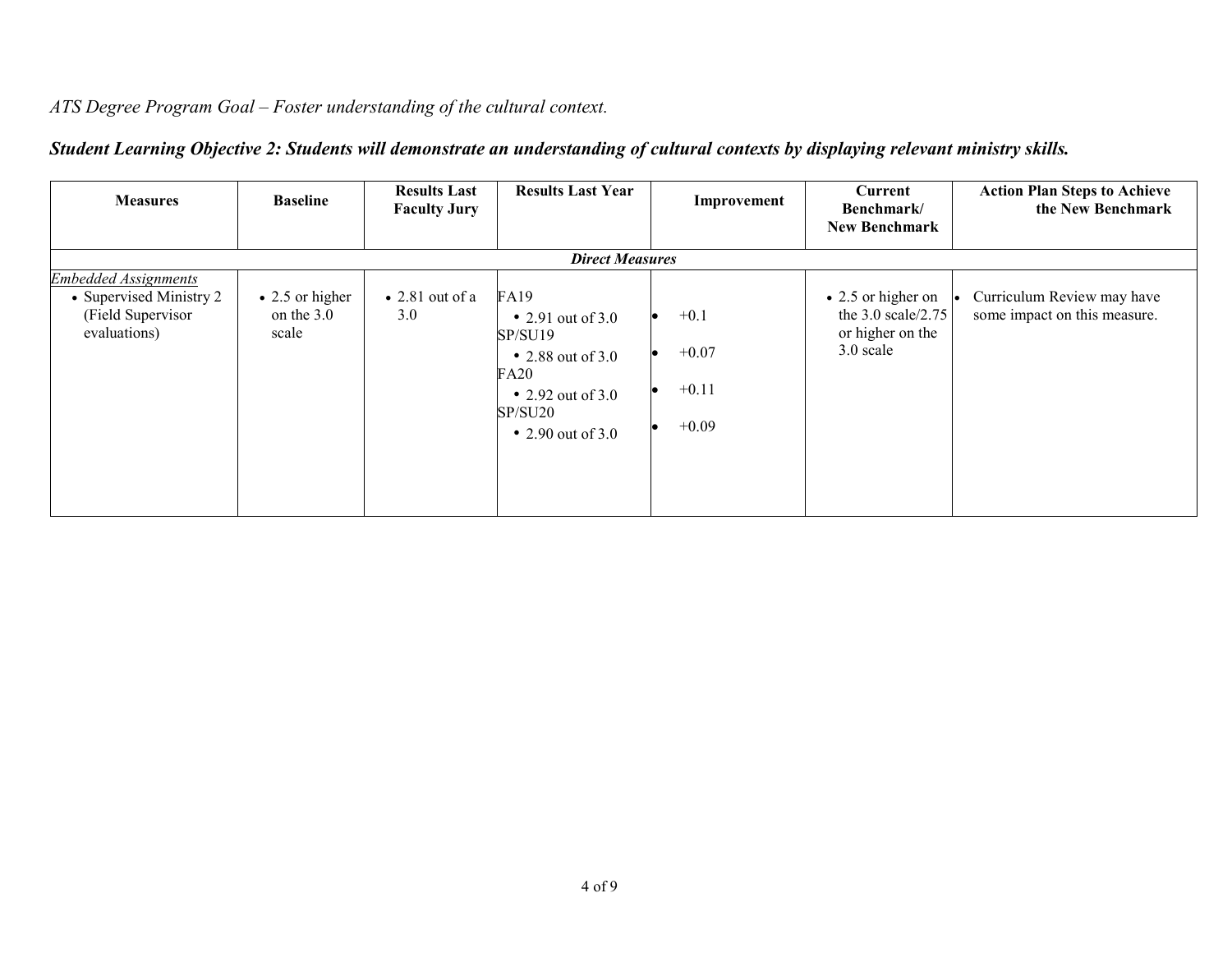| <b>Indirect Measures</b>                                                                                                                                                                                                             |                                                            |                                            |                                                                                                                                             |                                         |                                                                                                                                                       |                                                                                              |  |
|--------------------------------------------------------------------------------------------------------------------------------------------------------------------------------------------------------------------------------------|------------------------------------------------------------|--------------------------------------------|---------------------------------------------------------------------------------------------------------------------------------------------|-----------------------------------------|-------------------------------------------------------------------------------------------------------------------------------------------------------|----------------------------------------------------------------------------------------------|--|
|                                                                                                                                                                                                                                      | <b>Baseline</b>                                            | <b>Results Last</b><br><b>Faculty Jury</b> | <b>Results Last Year</b>                                                                                                                    | Improvement                             | <b>Current Benchmark/</b><br><b>New Benchmark</b>                                                                                                     | <b>Action Plan</b>                                                                           |  |
| <b>Supervised Ministry 2</b><br>Course Evaluations,<br>Question 6<br>• "I can take things I<br>learned in this course<br>and apply them to my<br>ministry situation."                                                                | $\bullet$ 4.25 out of<br>5.0                               | • 4.65                                     | • 4.7                                                                                                                                       | $• +0.05$                               | • $4.6/4.65$                                                                                                                                          | • Curriculum revision has a<br>potential to modify this<br>measure.                          |  |
| Degree Program Student<br><b>Survey Questions</b><br>• "In your ministry<br>context, how well do<br>you feel NOBTS<br>prepared you to fulfill<br>the Great Commission<br>and the Great<br>Commandments through<br>the local church?" | • $85\%$ rate it<br>3.0 or higher<br>on a<br>5.0 scale     | $\bullet$ 92.47%                           | <b>FA19</b><br>• 94% rated it 4.0 or<br>higher<br><b>SP20</b><br>• 92% rated it 4.0 or<br>higher<br>FA20<br>• 94% rated it 4.0 or<br>higher | $• +1.53$<br>$-0.47$<br>$\cdot$ +1.53   | • $90\%$ will rate it<br>4.0 or higher/<br>91% will rate it<br>4.0 or higher                                                                          | • Revise to reflect the new<br>mission statement.<br>• GSQ: May have similar<br>questions.   |  |
| · "How well do you feel<br>NOBTS prepared you<br>in Servant Leadership-<br>to serve churches<br>effectively through<br>team ministry?"                                                                                               | • 85% will rate<br>it $3.0$ or<br>higher on a<br>5.0 scale | • 81.18%                                   | FA19<br>• 74% rated it 4.0 or<br>higher<br><b>SP20</b><br>• 81% rated it 4.0 or<br>higher<br>FA20<br>• 85% rated it 4.0 or<br>higher        | $-7.18$<br>• $-0.18$<br>$\bullet +0.13$ | • 81% will rate it<br>4.0 or higher, or<br>an average of at<br>least 4.75/<br>81% will rate it<br>4.0 or higher, or<br>an average of at<br>least 4.75 | • Revise wording: " to be a<br>servant leader." (Dr. Bo Rice<br>will take the lead on this.) |  |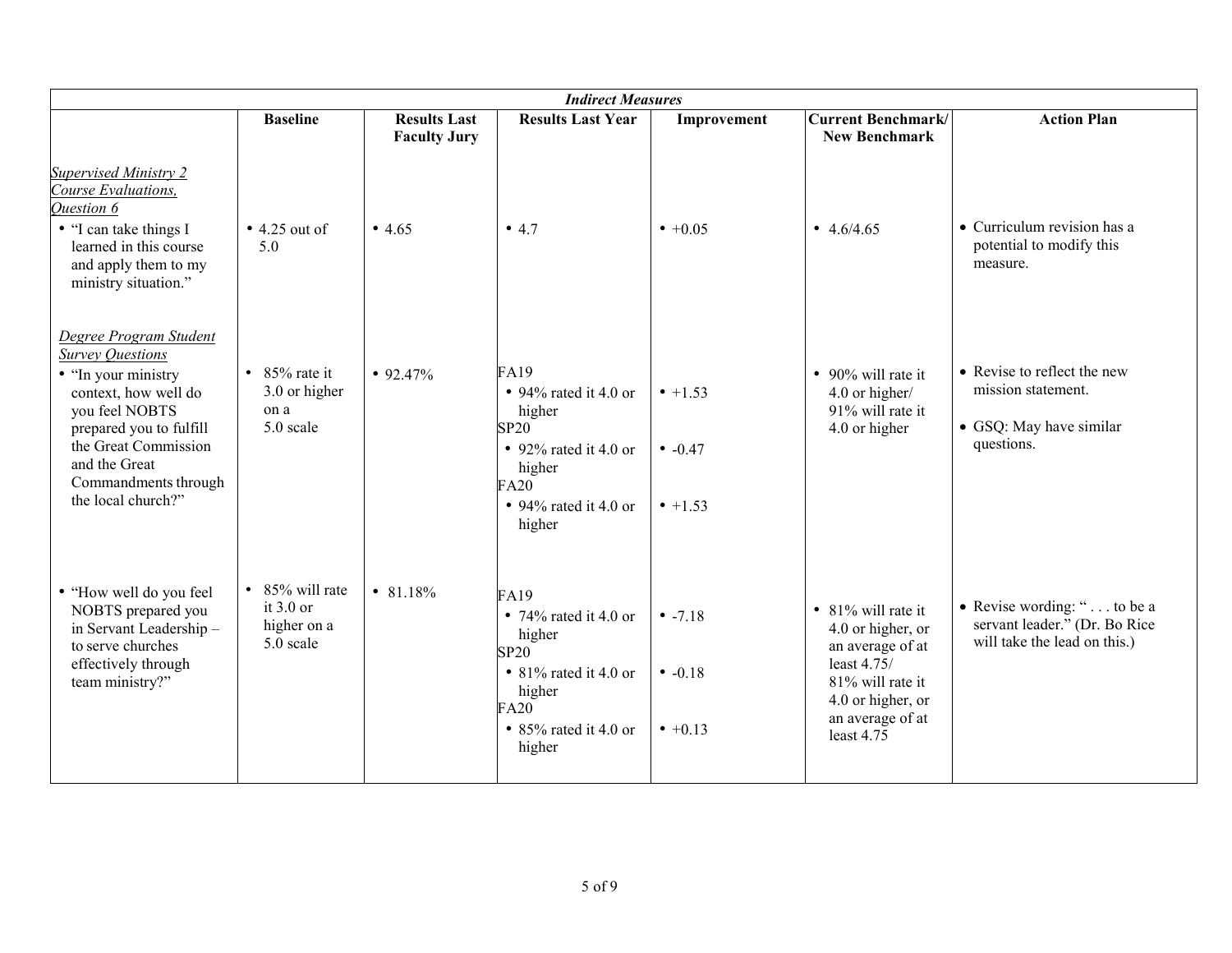*ATS Degree Program Goal – Foster growth in spiritual depth and moral integrity.*

*Student Learning Objective 3: Students will demonstrate spiritual and moral maturity through their studies and relational experiences in the program.*

| <b>Measures</b>                                                                                                                                     | <b>Baseline</b>                                                           | <b>Results Last</b><br><b>Faculty Jury</b>          | <b>Results Last Year</b>            | Improvement        | Current<br>Benchmark/<br><b>New Benchmark</b> | <b>Action Plan Steps to Achieve the New</b><br><b>Benchmark</b>                                                                                       |
|-----------------------------------------------------------------------------------------------------------------------------------------------------|---------------------------------------------------------------------------|-----------------------------------------------------|-------------------------------------|--------------------|-----------------------------------------------|-------------------------------------------------------------------------------------------------------------------------------------------------------|
|                                                                                                                                                     |                                                                           |                                                     | <b>Direct Measures</b>              |                    |                                               |                                                                                                                                                       |
| <b>Embedded Assignments</b><br>• Introduction to<br>Christian Ethics<br>(Write a letter of<br>Christian counsel<br>addressing an<br>ethical issue). | • Average $2.5$<br>or higher out<br>of<br>4.0 on the<br>grading<br>rubric | $\cdot$ 2.86 (Spring,<br>Summer, Fall 2018)         | • 3.53                              | $\cdot$ +0.67      | $\cdot$ 3.0/3.3                               | Communicate clearly to faculty.<br>Create a video.                                                                                                    |
| • Introduction to<br>Spiritual Formation<br>reflection paper                                                                                        | $\bullet$ 4.18 out of<br>5.0                                              | • $4.18/5.0$<br>(Spring, Summer,<br>& Fall of 2018) | FA2020<br>4.41<br>SP/SU2020<br>4.27 | $+0.23$<br>$+0.09$ | • 4.2 out of $5.0/$<br>4.3 out of 5.0         | Being discussed during the<br>curriculum revision.<br>Communicate the expectations<br>of the assignment with the<br>students earlier in the semester. |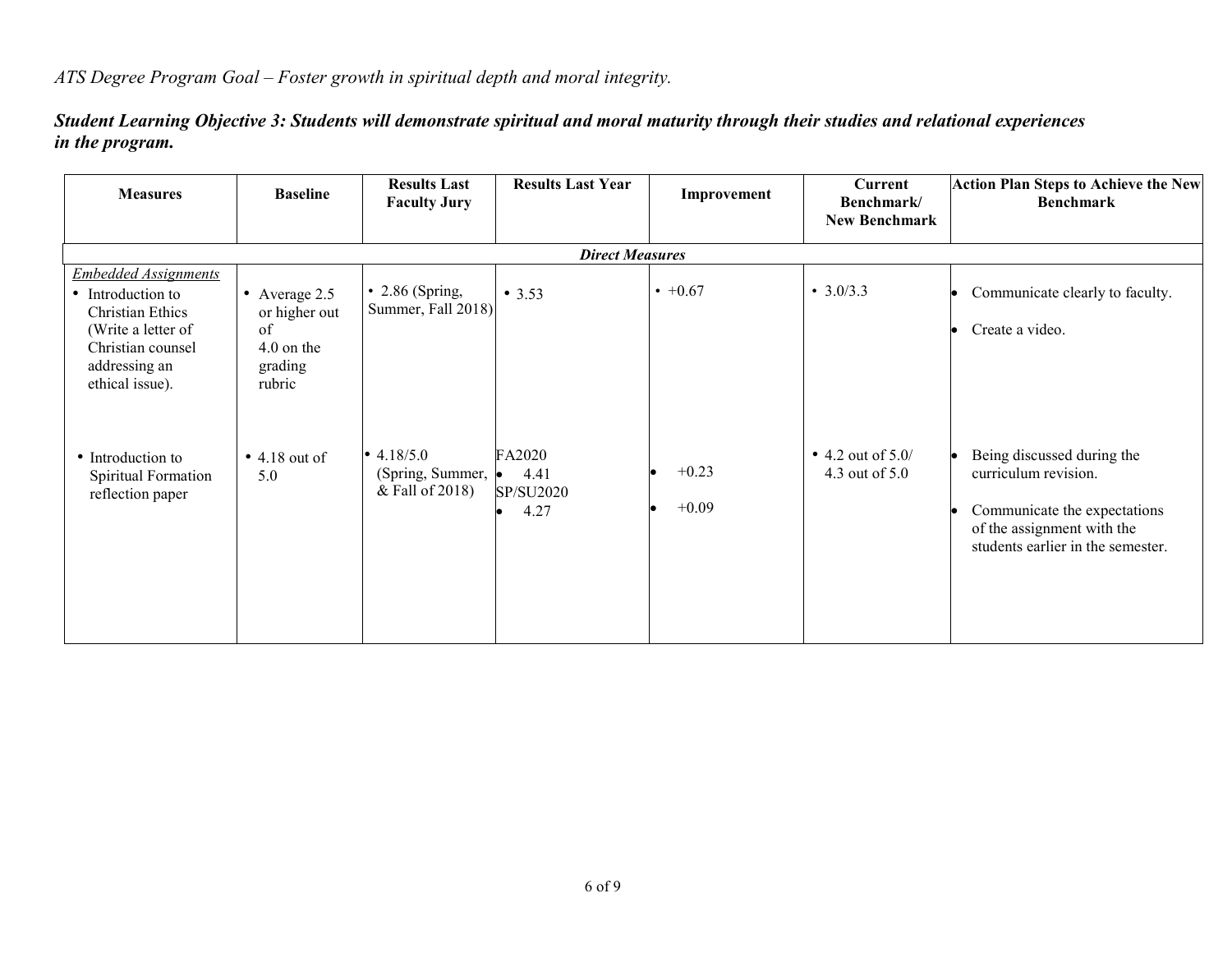| <b>Measures</b>                                                                                                                                                                                                                                                         | <b>Baseline</b>                                                                      | <b>Results Last</b><br><b>Faculty Jury</b> | <b>Results Last Year</b>                                                                                                                    | Improvement                                 | <b>Current</b><br>Benchmark/<br><b>New Benchmark</b>                      | <b>Action Plan Steps to Achieve the New</b><br><b>Benchmark</b>              |  |  |  |  |
|-------------------------------------------------------------------------------------------------------------------------------------------------------------------------------------------------------------------------------------------------------------------------|--------------------------------------------------------------------------------------|--------------------------------------------|---------------------------------------------------------------------------------------------------------------------------------------------|---------------------------------------------|---------------------------------------------------------------------------|------------------------------------------------------------------------------|--|--|--|--|
|                                                                                                                                                                                                                                                                         | <b>Indirect Measures</b>                                                             |                                            |                                                                                                                                             |                                             |                                                                           |                                                                              |  |  |  |  |
| Noel-Levitz Adult<br><b>Student Survey</b> ,<br>question 62<br>• "NOBTS has<br>helped me more<br>effectively answer<br>God's call."                                                                                                                                     | • Average 6.0 on<br>a 7.0 scale                                                      | • 6.49                                     | • 6.52<br>(Spring 2020)                                                                                                                     | $\bullet +0.03$<br>(Spring 2020)            | • $6.4/6.5$                                                               |                                                                              |  |  |  |  |
| Graduate Survey<br><i>guestion on Spiritual</i><br><b>Formation</b><br>• "How well do you<br>feel NOBTS prepared<br>you in Spiritual and<br>Character Formation -<br>to provide moral<br>leadership by modeling<br>& mentoring Christian<br>character and<br>devotion?" | $\cdot$ 85% of the<br>students will<br>rate it 3.0 or<br>higher on a<br>scale of 4.0 | • 97.8%                                    | <b>FA19</b><br>• 99% rated it 3.0 or<br>higher<br>SP20<br>• 98% rated it 3.0 or<br>higher<br><b>FA20</b><br>• 97% rated it 3.0 or<br>higher | $\cdot$ +1.2%<br>$+0.2\%$<br>$\cdot$ -0.08% | • 90% will rate it<br>3.0 or higher/<br>92% will rate it<br>3.0 or higher | • Measure results from 4.0 scale<br>(change the way we calculate<br>results) |  |  |  |  |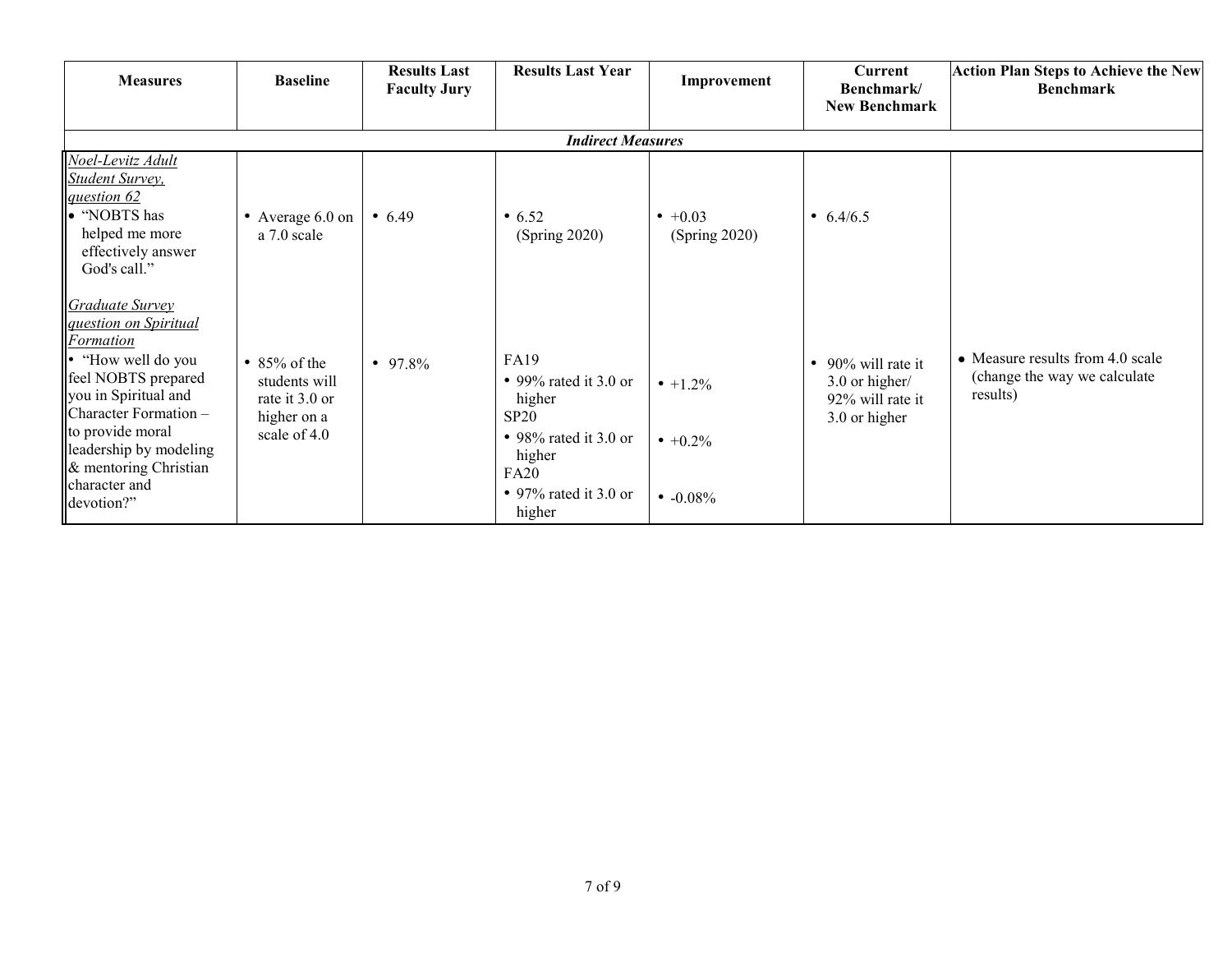*ATS Degree Program Goal – Foster capacity for ministerial and public leadership.*

## *Student Learning Objective 4: Students will demonstrate skills in ministry and public leadership.*

| <b>Measures</b>                                                                                                                | <b>Baseline</b>                                                                                                                                                                                                                                                                                                           | <b>Results Last</b><br><b>Faculty Jury</b>       | <b>Results Last Year</b> | Improvement                                                                                                               | <b>New Benchmark</b>                                              | Current Benchmark/ Action Plan Steps to Achieve the New<br><b>Benchmark</b>                                                                                                                                                                                     |
|--------------------------------------------------------------------------------------------------------------------------------|---------------------------------------------------------------------------------------------------------------------------------------------------------------------------------------------------------------------------------------------------------------------------------------------------------------------------|--------------------------------------------------|--------------------------|---------------------------------------------------------------------------------------------------------------------------|-------------------------------------------------------------------|-----------------------------------------------------------------------------------------------------------------------------------------------------------------------------------------------------------------------------------------------------------------|
|                                                                                                                                |                                                                                                                                                                                                                                                                                                                           |                                                  | <b>Direct Measures</b>   |                                                                                                                           |                                                                   |                                                                                                                                                                                                                                                                 |
| <b>Embedded Assignments</b><br><b>Preaching Practicum</b><br>$(4.0$ assessment<br>rubric of student<br>preaching a<br>message) | $\bullet$ 2.8 out of a<br>4.0 rubric                                                                                                                                                                                                                                                                                      | • 3.10                                           | • 3.42                   | $• +0.32$                                                                                                                 | $\bullet$ 3.15 out of a 4.0<br>rubric/3.25 out<br>of a 4.0 rubric | $\bullet$ Curriculum revision – adding<br>more hours (from 2 to 3); course<br>will be reviewed.<br>• Internet version needs to be<br>revised.                                                                                                                   |
| Teaching<br>$Practicum -$<br>Understanding,<br>Application, and<br>Communication<br>Domains<br>(Fall2019-<br>Fall2020)         | Understanding<br>2.57 of 3.0<br>Application<br>$2.50$ of $3.0$<br>Communication<br>$2.50$ of $3.0$<br>Need to adjust to a<br>$4.0$ scale (to<br>correspond to note<br>in Improvement<br>field)<br>Understanding:<br>• 3.44 out of 4.0<br>Application<br>$\bullet$ 3.32 out of 4.0<br>Communication<br>• $3.32$ out of 4.0 | 2.76<br>2.53<br>2.67<br>* Average of<br>Averages | 3.68<br>3.72<br>3.88     | 0.00<br>$+8.70%$<br>$\%$<br>$+8.00$<br>*Improvement shown<br>in percentage moving<br>from a 3 point to a 4<br>point scale | $\bullet$ 3.5 out of 4.0                                          | $\bullet$ Curriculum revision – adding<br>more hours (from 2 to 3); course<br>will be revised.<br>• Mentoring little less than others.<br>• More frequent reporting from<br>student to faculty before the end of<br>the semester with the assignment<br>is due. |